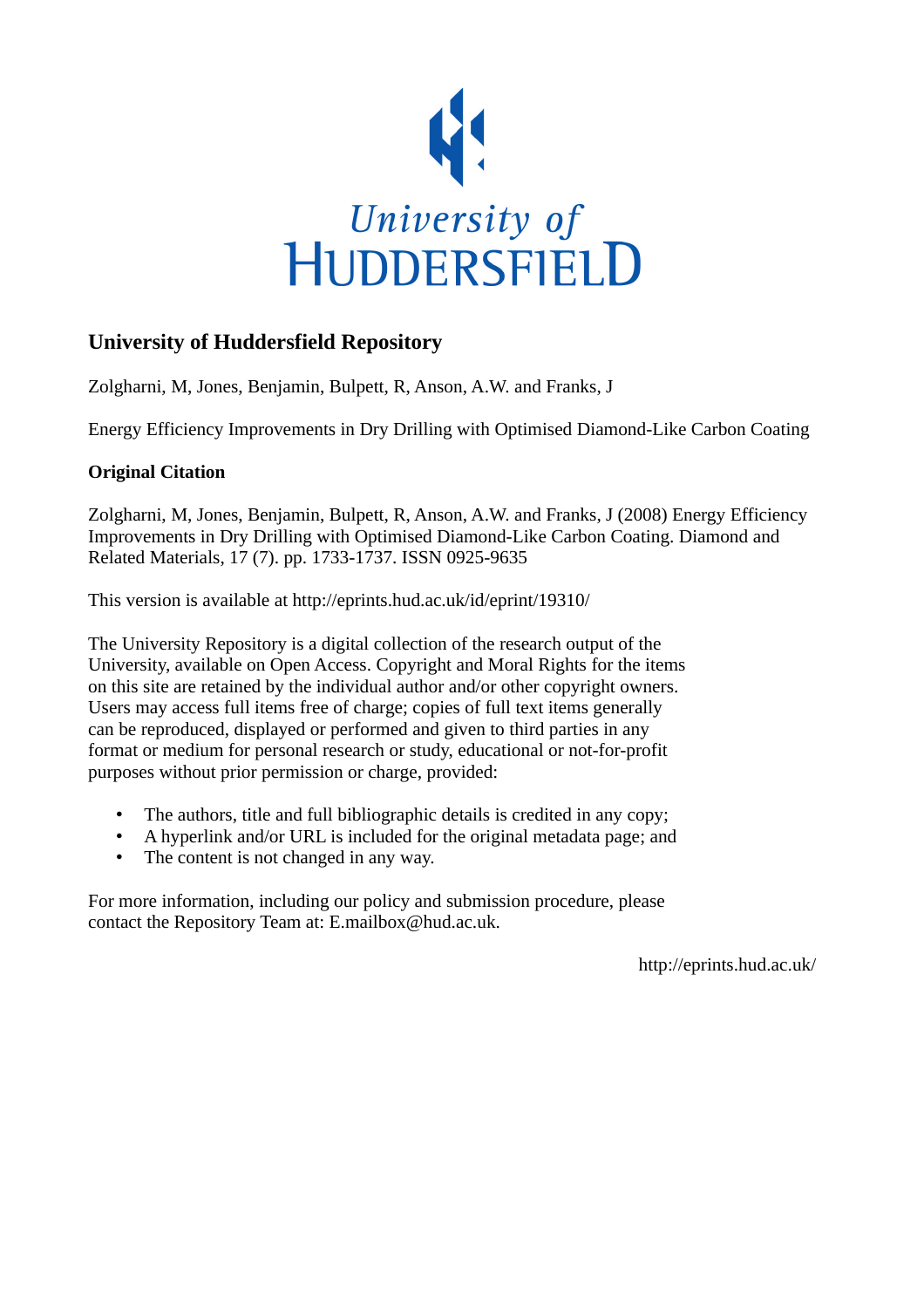### **Energy Efficiency Improvements in Dry Drilling with Optimised Diamond-Like Carbon Coatings**

M. Zolgharni<sup>1</sup>, B.J. Jones<sup>2,\*</sup>, R. Bulpett<sup>2</sup>, A.W. Anson<sup>1</sup>, J. Franks<sup>3</sup>

*1. Diameter Ltd, Brunel University, Uxbridge, UB8 3PH, UK* 

*2. Experimental Techniques Centre, Brunel University, Uxbridge, UB8 3PH, UK* 

*3. School of Engineering and Design, Brunel University, Uxbridge, UB8 3PH, UK* 

#### **Abstract**

 $\overline{a}$ 

We demonstrate enhancements of performance and energy efficiency of cutting tools by deposition of diamond-like carbon (DLC) coatings on machine parts. DLC was deposited on steel drill bits, using plasma enhanced chemical vapour deposition (PECVD) with the acetylene precursor diluted with argon, to produce a surface with low friction and low wear rate. Drill bit performance in dry drilling of aluminium was quantified by analysis of power consumption and swarf flow. Optimised deposition conditions produced drill bits with greatly enhanced performance over uncoated drill bits, showing a 25% reduction in swarf clogging, a 36% reduction in power consumption and a greater than five-fold increase in lifetime. Surface analysis with scanning electron microscopy shows that DLC coated drills exhibit much lower aluminium build up on the trailing shank of the drill, enhancing the anti-adhering properties of the drill and reducing heat generation during operation, resulting in the observed improvements in efficiency. Variation of drilling efficiency with argon dilution of precursor is related to changes in the microstructure of the DLC coating.

*Corresponding author*: B. J. Jones, b.j.jones@physics.org +44 (0)1895 265409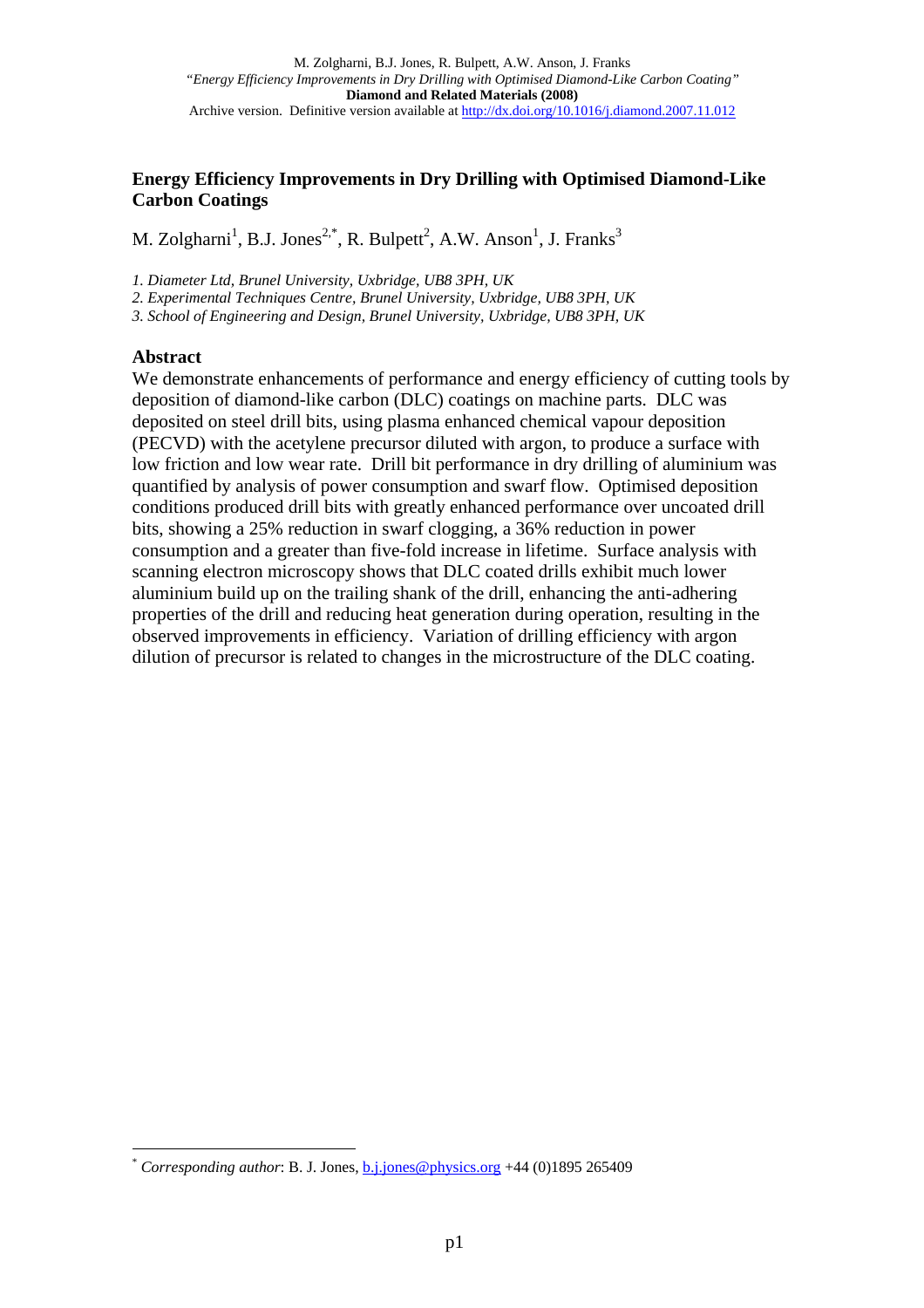# **1. Introduction**

To maintain cost-effective volume production of cutting tools, low friction, thin film coatings applied to the surfaces of cutting tools will reduce friction effects and prevent fusion of metal debris to the tool surfaces which would otherwise lead to increased power consumption, tool wear, potential changes in micro or macro material properties and sub-optimal topographic properties. A number of candidate coatings are commercially available to improve cutting efficiency and increase tool life; several manufacturers produce products with titanium nitrides, oxides, carbides, ceramics and various diamond coatings [1, 2].

Diamond-Like Carbon (DLC) thin film coatings can be optimised to feature specific properties, in this case for lubricity and hardness. Changes in the properties of DLC thin-films are related to changes in the film structure, such as  $sp^2/sp^3$  bonding ratio, hydrogen content,  $sp^2$  clustering and defect concentration; alterations are facilitated by changing process parameters which may consist of bias voltage, type of precursor gases, surface treatment and post-deposition processing [3-6].

This investigation demonstrates optimized DLC for dry-drilling applications; the rationale behind the use of DLC is to improve the transportation and removal of metal swarf through the helical drill form and to generate a sufficiently low friction tool surface, preventing fusion of the removed metal to the cutting tool. Eliminating coolants in metal cutting processes reduces costs and ecological burdens and simplifies logistics relating to metal and coolant recovery [7]. Reducing attachment of metal debris to the tool can result in improvements in topography of the cut surfaces.

# **2. Experimental**

# *2.1 Film deposition and preliminary tribology*

Diamond-like carbon films were deposited on steel drill bits by RF plasma enhanced chemical vapour deposition (PECVD) process in Diameter Ltd. The precursor gas was a mixture of acetylene, argon and tetramethylsilane (TMS). Drill bits, originally uncoated, were HSS/Co (high speed steel, 8% cobalt) with 135º point angle and diameter of 5 mm. Flute geometry of the drills was standard helix, thick web and Right Hand spiral. Prior to deposition, the samples were cleaned as described elsewhere [8]. Subsequently, the bias voltage was adjusted to  $V_2$  and an interfacial layer was formed by adjusting argon flow rate to that used for the film deposition and introducing TMS with flow rate of 25 sccm. This layer enhances the adhesion of the film to the substrate. Once the interfacial layer was formed acetylene gas at 60 sccm was introduced into the chamber, the rate of TMS gas flowing into the system was reduced by half to form a transition layer, and finally cut off, allowing deposition of DLC from argon diluted acetylene at a bias voltage of  $V_2$ .

Preliminary tribological tests were conducted with pin-on-disk measurements on films deposited on steel coupons, with bias voltage ranging from 100 to 600V. This showed optimum friction and wear properties in the region  $V_2 = 400$  to 550V, with wear rates and friction coefficients comparable to those of single-layer continuous DLC films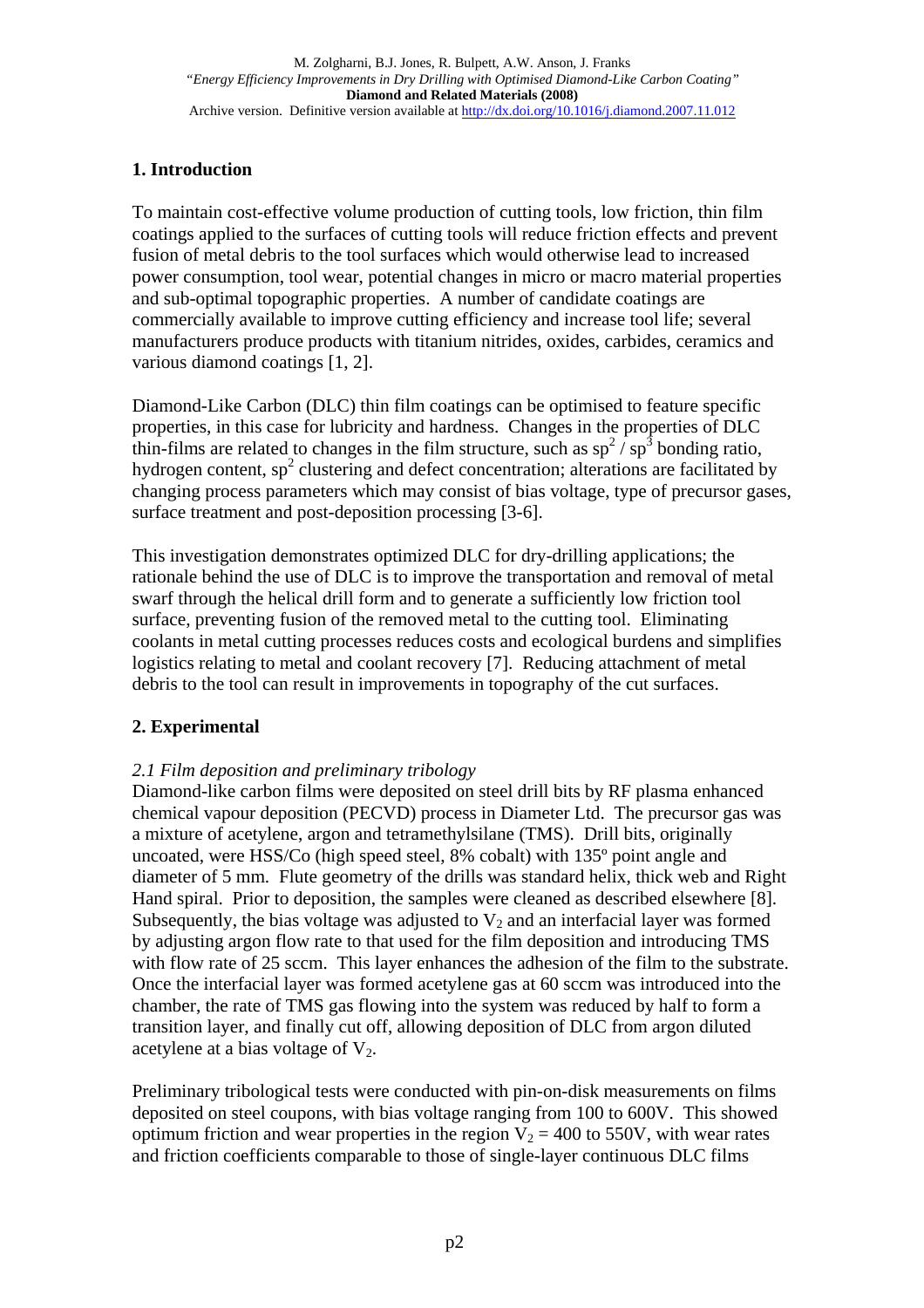found in other works [9, 10]. Based on these studies, a DLC film deposited with bias voltage  $(V_2)$  of 450V with zero argon was selected in order to evaluate the impact of the DLC film on the drill lifetime. For optimization of coating, two deposition parameters, bias voltage  $(V_2)$  and argon flow were varied in different deposition runs between 300-600V and 0-50 sccm (corresponding to fraction of 0% to 45%), respectively, to produce films of thickness  $1.8 \pm 0.2$  µm.

### *2.2. Cutting performance*

Drilling experiments were conducted using a 3-axis cnc milling machine (Sherline 5410 Deluxe Mill) in order to achieve consistent testing conditions. Workpiece material was aluminium alloy BS1474 HE30 (BSEN 754-5 608 2T6), which exhibits considerable adhesion to uncoated drills while drilling in dry conditions. The hole geometry was 5 mm in diameter and 10 mm deep blind. Drilling tests were conducted at moderate speeds; spindle speed of 2600 rpm and feed rate of 0.012 mm/rev. No lubricant was used and analysis of the results focussed on the drilling torque, power consumption of the spindle drive motor and the number of holes drilled before failure. Online monitoring of tool degradation is attractive economically and technically, and this experiment monitored the analogue current, which proportionally correlates to the drilling torque [11, 12]. Since the cutting parameters (i.e., spindle speed, feed rate, drill geometry) are similar during each run of experiment, the variation in current signals can be attributed solely to the drill condition.

Figures 1a and 1b show typical behaviour of the spindle current during drilling. The drilling process can be divided into four phases. In phase I and IV the drill is outside the material and motor is spinning free; phases II and III contain useful information about the cutting performance. In phase II the drill makes contact with the workpiece (point P1) and is moving downward; the power consumption increases as the drill tip penetrates further through the material and main cutting edges become fully engaged, until the end of the stroke (point P2). Figure 1a shows the signal from a well performing drill bit with smooth action. In contrast, figure 1b shows the signal from a drill bit close to failure; the current signal is considerably increased in phase II which implies a higher drilling force, and consequently higher friction coefficient. In phase III the drill is moving upward until it exits the workpiece (point P3). In this phase if there is low adhesion between tool and the swarf, there would be low torque on the spindle and the level of the current is similar to that of free-spinning zone when the drill is outside the workpiece, as in figure 1a. However, in the poorly performing drill, the level of current subsequent to point P2 is high, the spindle experiences an increased torque, although it is not in the cutting phase, and it can be inferred that the swarf removal process is disturbed. This torque reflects the engagement of the drill and is attributed to evacuation force. If the swarf flow is not smooth, the signal exhibits sudden changes and fluctuations. In order to quantify information from the recorded data, following indices were computed: The clogging incident index  $(C<sub>I</sub>)$  is the area under current curve, indicated as "A" in figure 1b, which measures the severity of clogging incident for each hole. The lower the value of  $C_I$ , the better swarf flow. The power consumption (*P*) is the sum of current squared over the period of cutting process returns a value which is related to mechanical energy consumed during drilling a hole. This index can also offer a good evaluation of heat generation during tests [1].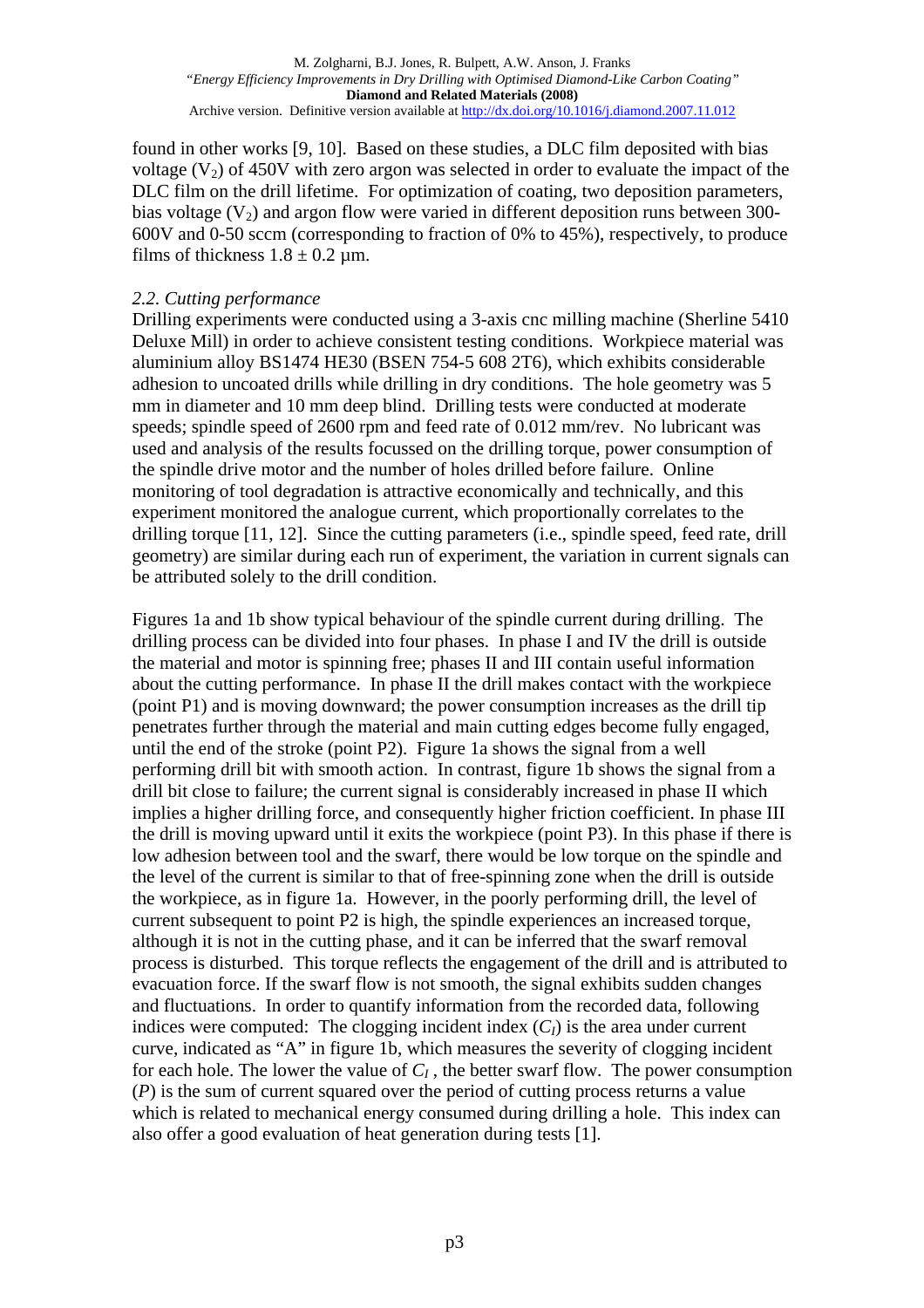### **3. Results**

#### *3.1. Failure Experiments*

In order to study the effect of films on the tool life, one uncoated and one coated drill were used and power consumption, clogging incidence and the total number of holes drilled before failure were measured. The drills were assumed to have failed when the drilling torque approached a predefined limit, i.e. power consumption reached unacceptable levels.

Graphs showing current drawn over 25 holes drilled at different levels of usage for both coated and uncoated drills are shown in Figure 2. Current magnitudes over the first 25 holes are almost similar with a slightly higher level in the uncoated drill. After drilling 650 holes the motor current of the uncoated drill shows a considerable increase, which is due to the high cutting torque on the spindle (see figures 2c and 2d). Also, sharp changes at the end of the hole depth were observed which are associated with the poor swarf evacuation in the uncoated drill. Finally, in figure 2f current values for the coated drill are plotted after drilling 3600 holes, where the coated drill was still performing better than the uncoated drill at 650 holes.

*P* and  $C_I$  were computed as the mean values over 690 holes and normalized to that of the uncoated drill. The power consumption of the coated drill was 68% of the uncoated and clogging incidence was reduced by 15%. Greater than five times more holes could be drilled using the coated drill than the uncoated counterpart - it was still showing a better performance when the test was stopped after 3667 holes. The surface quality of the drilled holes was also improved.

#### *3.2 Optimization experiments.*

The performance of different coated drills and one uncoated drill was investigated using indices explained in the previous section.

All drills tested showed similar performance over the first 10-20 holes. Thereafter, the torque magnitude increased as the tool gradually deteriorated. In the case of coated drills both torque magnitude and its trend have a lower level which corresponds to lower friction coefficient and degradation rate, respectively. In addition, the cutting force exhibited a more stable and consistent behaviour in coated drills.

The average of clogging incidence and power consumption values were normalized to that of uncoated drill. For films deposited in the range of bias voltage 400-500V, power consumption of coated drills was  $82 \pm 6$  % of the power consumed by the uncoated drill; swarf flow was also improved by these films,  $C_l$  reduced to  $89 \pm 4$  % of that of the uncoated drill. Outside this bias range there was little statistically significant improvement. The addition of argon to the precursor mix further improved the performance, with the optimum 20 sccm argon, *CI* was improved by 25% and power consumption 36% over the uncoated drill. As argon incorporation is increased past this level, the power consumption and clogging incidence rise.

#### *3.3. Surface properties*

A Zeiss Supra field effect scanning electron microscope (SEM) operated at 20kV was used to make comparative examination and analysis of two drills representing 1) an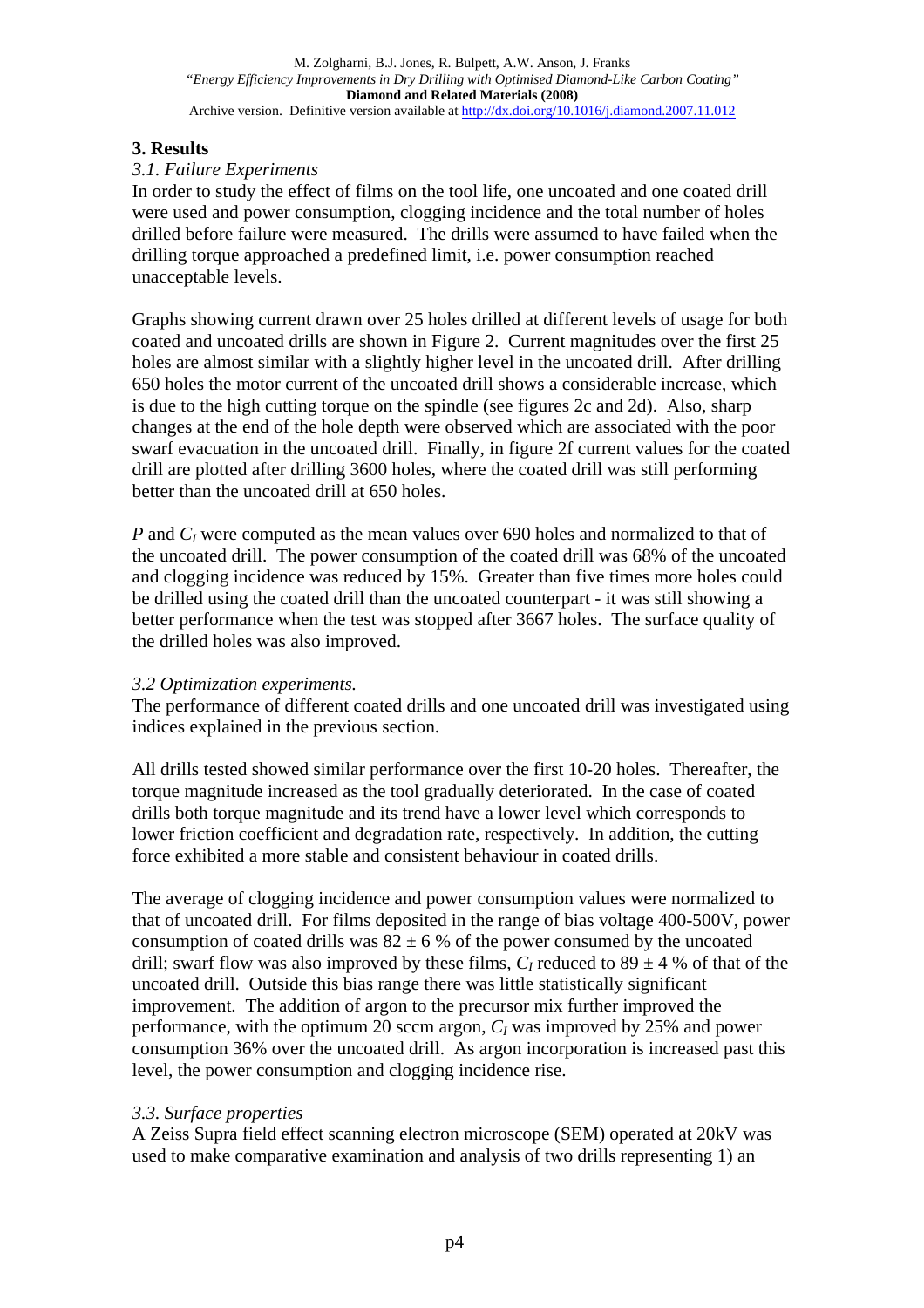uncoated drill that had been worked past the failure point and completed a total 900 holes, and 2) the drill coated with DLC deposited with 0 Ar at bias voltage of 450V, that had completed 3667 holes.

The secondary electron image of the uncoated drill that had completed 900 drilling operations, figure 3a, shows the trailing edge close to the drill tip. A substantial build up of aluminium has developed on the drill shank and smaller island-like deposits have adhered to the rough inner surface of the drill flute.

The corresponding energy dispersive (ED) X-ray maps for aluminium, figure 3b, recorded from the same field of view shows clearly where thick deposits of aluminium have become quite firmly attached to the surface of the steel drill.

In contrast an SEM examination of the same area of the DLC coated drill that had completed 3667 drilling operations, figure 3c and the X-ray map for aluminium, figure 3d, shows a line of deposits of aluminium at the trailing edge and a small region of build up further down the shank. Isolated deposits of aluminium were also identified in the drill flute, in addition to those observed on the trailing edge.

## **4. Discussion**

As the temperature rises in cutting zone, material adhesion to the drills will become more likely, leading to formation of a built-up layer. Poor swarf evacuation also makes the generation and growth of this layer more probable, which gradually reduces cutting efficiency. The DLC film has a positive effect on reducing build up of material on the drill bit, improving both energy efficiency and swarf evacuation. Owing to lower cutting force less consumed mechanical energy is turned to thermal energy thus the temperature in cutting zone decreases and swarf is less prone to adhere to the drills. Moreover, the reduction of cutting forces with the coated drill can also increase tool life directly.

Deposition with bias voltage 400-500V provides optimum films which correlates with the lower friction coefficient of these films observed in preliminary tribological tests. Coated drills deposited at bias voltages outside this range showed no significant improvement compared to the uncoated drill. The variation in tribological properties relates to the influence of bias voltage on the hydrogen content and  $sp^2/sp^3$  ratio in the a-C:H films. Below this bias range, polymer-like films with a high fraction of hydrogen and fully saturated  $sp^3$  groups can be deposited [13] whereas as bias exceeds this range, the graphite structure becomes dominant which leads to a decrease in hardness and wear resistance.

Argon dilution of precursor enhances the performance further; the best performance was obtained with DLC deposited with argon dilution of 20 cc/min and bias voltage 450 V, showing an enhancement of 36% in power consumption and 25% in swarf flow. Jones [8] shows the increase of Ar in the precursor mix leads to greater  $sp<sup>2</sup>$  clustering, but also an increase in surface roughness, this leads to the low optimum level of argon for this application, where the low roughness allows the swarf to exit smoothly along the flute.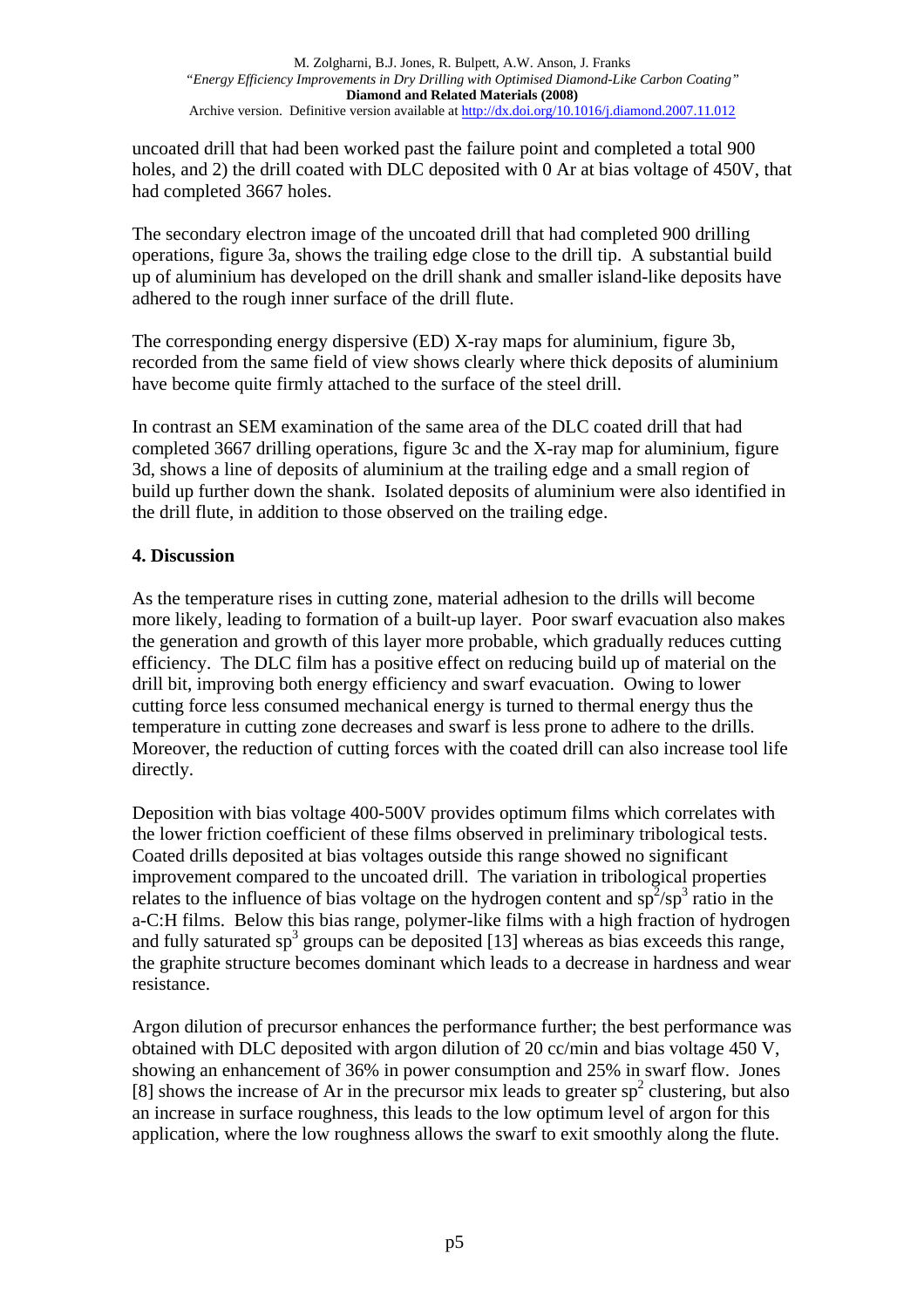# **5. Conclusions**

We demonstrate improved performance and energy efficiency of standard drill bits by coating with diamond-like carbon (DLC) deposited with plasma enhanced chemical vapour deposition (PECVD).

DLC coating at bias voltage of 450V and argon dilution of acetylene of 1:3 produces the most suitable films for dry drilling applications; measurements show DLC coated drills operate with significantly improved power efficiency. Our DLC coated drill continues to draw less current after 3600 drilling operations than an uncoated drill after 650 drilling operations. This is related to reduction in build up of aluminium on the drill bit, and increased ease of swarf removal.

This preliminary work has been continued with industrial partners, with a larger sample size and high speed machining, which verifies the improved lifetime of optimized-DLC coated drills in both aluminium and stainless steel machining.

### **Acknowledgements**

This project was funded by Diameter Ltd and ETCbrunel. We acknowledge the assistance of M Azimi for development of software and electronics.

### **References**

- [1] D.G Flom, R Komanduri, M Lee *Annual Review of Materials Science*, **14** (1984) 231
- [2] A. Rivero, G. Aramendi, S. Herranz, L.N. Lopez de Lacalle, *J. Adv. Manuf. Technol.* **28** (2006) 1
- [3] J.W. Zou, K. Reichelt, K. Schmidt, B. Dischler, *J. Appl. Phys*. **65** (1989) 3914
- [4] J. Robertson *Mat. Sci. Eng: R* **37** (2002) 129
- [5] L. Valentini, J.M. Kenny, G. Mariotto, P. Tosi, G. Carlotti, D. Fioretto, L. Lozzi, S. Santucci, *Diamond Relat. Mater*. **10** (2001) 1088
- [6] R.U.A. Khan, J.D. Carey, S.R.P. Silva, B.J. Jones and R.C. Barklie *Physics Review B* **63** (2001) 121201(R)
- [7] P.S. Sreejith, B.K.A. Ngoi, *J. Mater. Process. Technol.* **101** (2000) 287
- [8] B.J. Jones, S Wright, R.C. Barklie, J Tyas, J Franks, A.J. Reynolds *Diamond Relat. Mater*. This volume (submitted)
- [9] W. Zhang, T.A. Tanaka, B.S. Xu, Y. Koga, *Diamond Relat. Mater*. **14** (2005) 1361
- [10] J.M. Dasch, C.C. Ang, C.A. Wong, Y.T. Cheng, A.M. Weiner, L.C. Lev, E. Konca, *Surf. Coat. Technol.* **200** (2006) 2970
- [11] E. Jantunen, *Journal of Machine Tools & Manufacture* **42** (2002) 997
- [12] X. Li, S.K. Tso, *Wear* **231** (1999) 172
- [13] Y.H. Cheng, Y.P. Wu, J.G. Chen, X.L. Qiao, C.S. Xie, B.K. Tay, S.P. Lau, X. Shi, *Surf. Coat. Technol.* **135** (2000) 27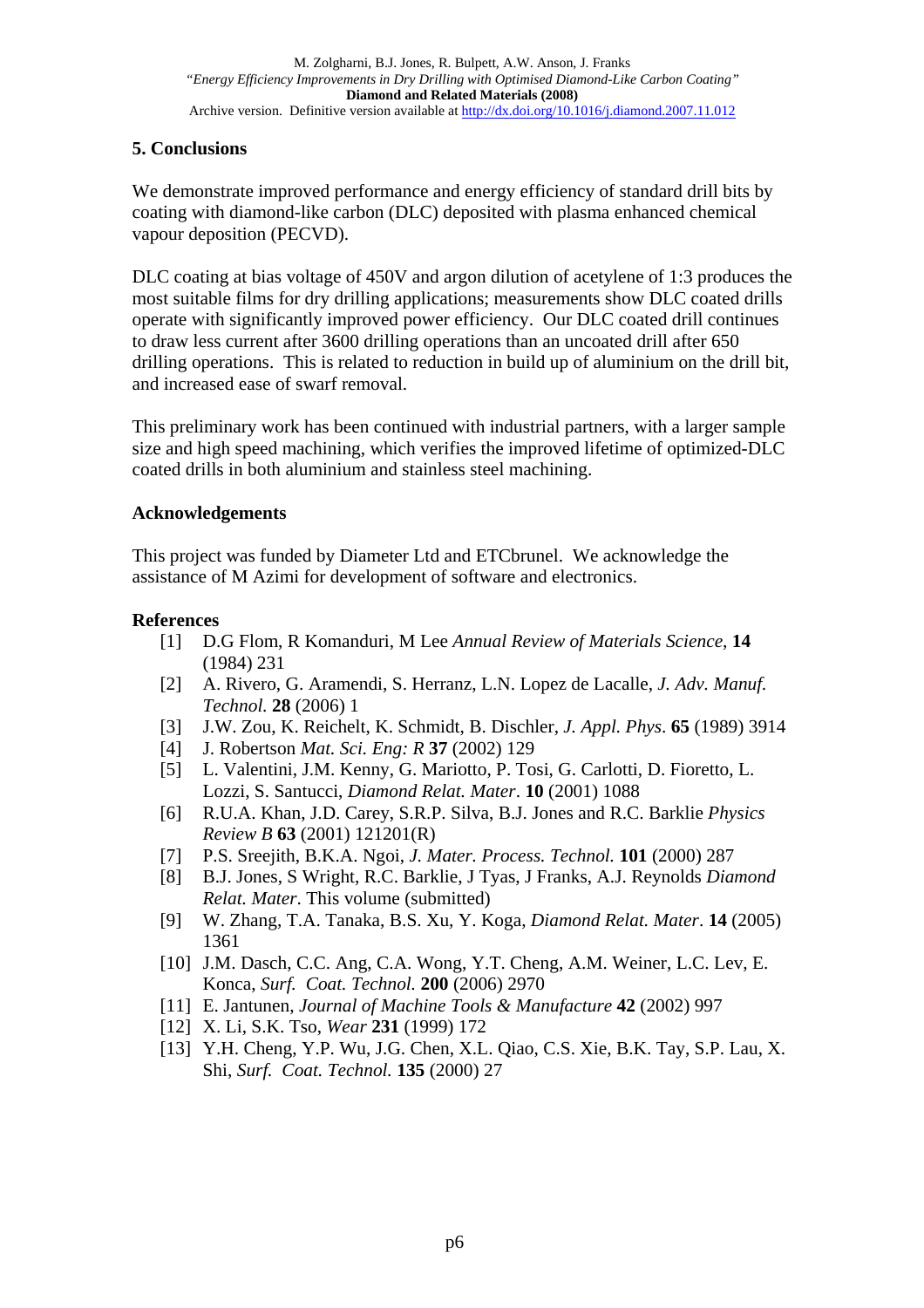## **Figures**



**Figure 1.** A sample of recorded signal; (a) coated drill after drilling 270 holes, (b) uncoated drill close to failure. P1-P3 represents key points in the signal and A is the area under current curve in phase III.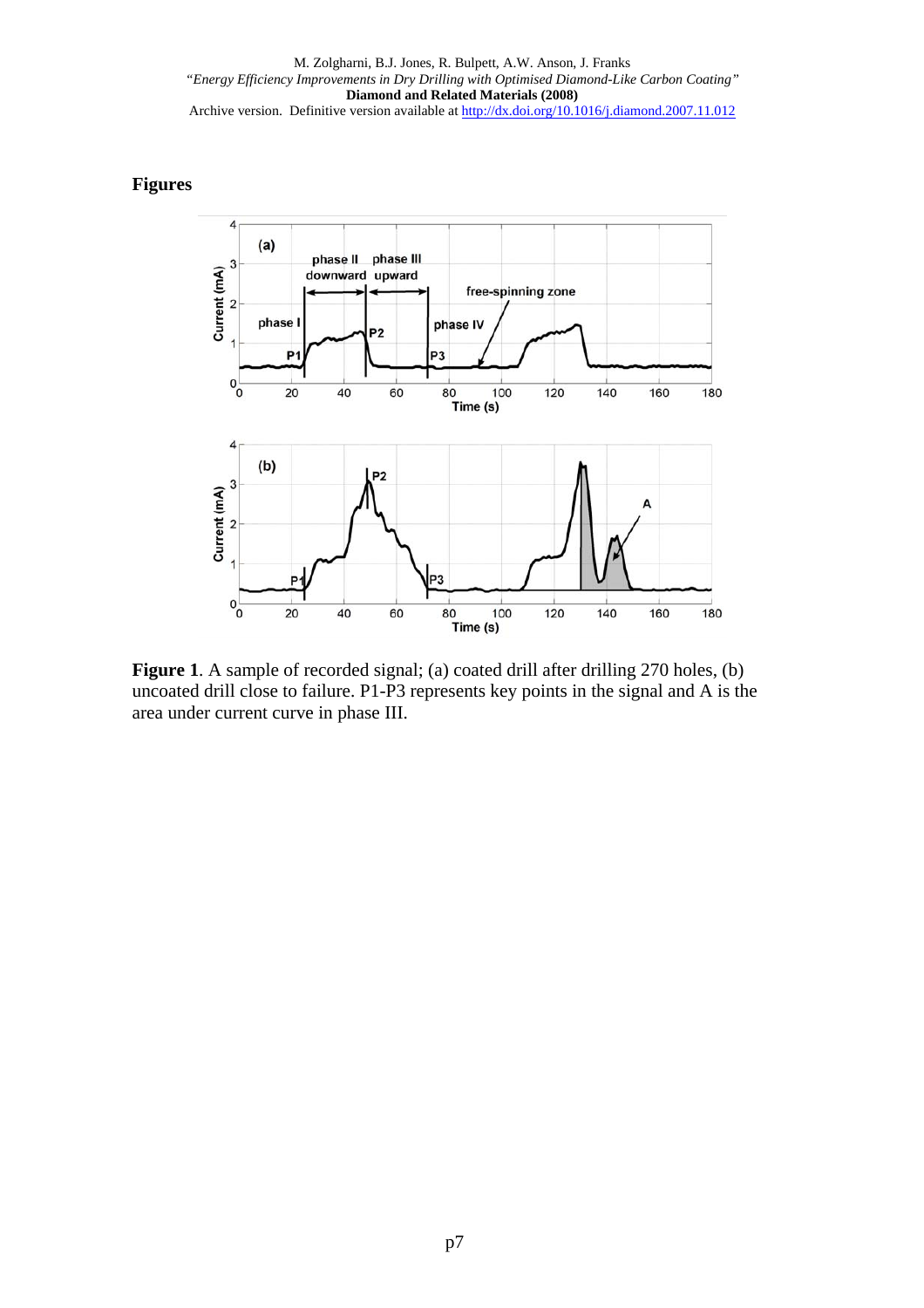

**Figure 2**. Current plots for uncoated (a,c,e) and coated (b,d,f) drills over 25 holes at different levels of usage. (a-b) first 25 holes, (c-d) after drilling 650 holes, (f) after drilling 3600 holes.